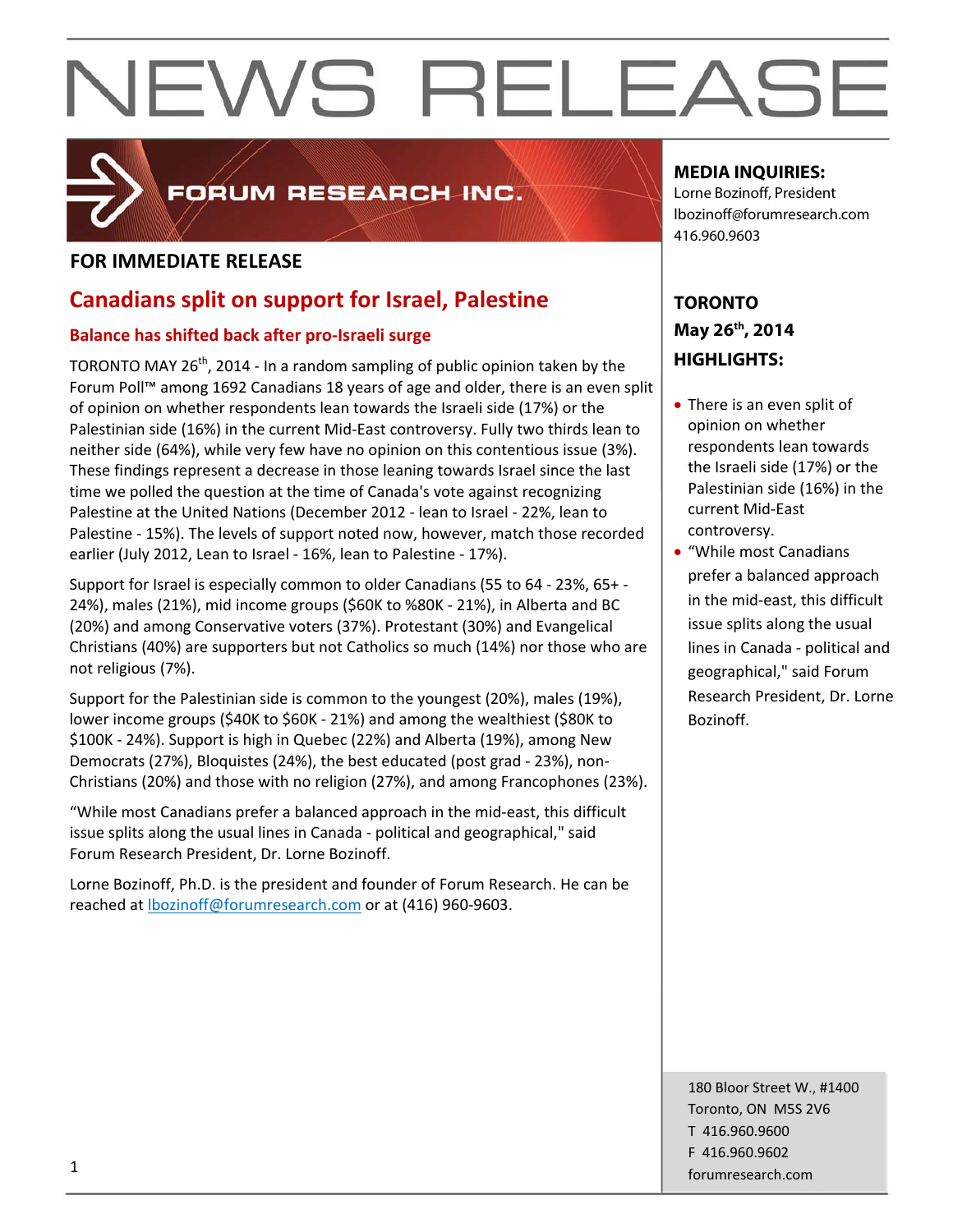**Methodology**

The Forum Poll™ was conducted by Forum Research with the results based on an interactive voice response telephone survey of 1694 randomly selected Canadians 18 years of age and older. The poll was conducted on May 22‐23rd, 2014.

FORUM RESEARCH INC.

Results based on the total sample are considered accurate +/‐ 2%, 19 times out of 20. Subsample results will be less accurate. Margins of error for subsample (such as age, gender) results are available at www.forumresearch.com/samplestim.asp

Where appropriate, the data has been statistically weighted by age, region, and other variables to ensure that the sample reflects the actual population according to the latest Census data.

This research is not necessarily predictive of future outcomes, but rather, captures opinion at one point in time. Forum Research conducted this poll as a public service and to demonstrate our survey research capabilities. Forum houses its poll results in the Data Library of the Department of Political Science at the University of Toronto.

With offices across Canada and around the world, 100% Canadian‐owned Forum Research is one of the country's leading survey research firms. This Forum Poll™and other polls may be found at Forum's poll archive at www.forumresearch.com/polls.asp

#### **MEDIA INQUIRIES:**

Lorne Bozinoff, President lbozinoff@forumresearch.com 416.960.9603

**TORONTO May 26th, 2014** 

180 Bloor Street W., #1400 Toronto, ON M5S 2V6 T 416.960.9600 F 416.960.9602 example to the contract of the contract of the contract of the contract of the contract of the contract of the contract of the contract of the contract of the contract of the contract of the contract of the contract of the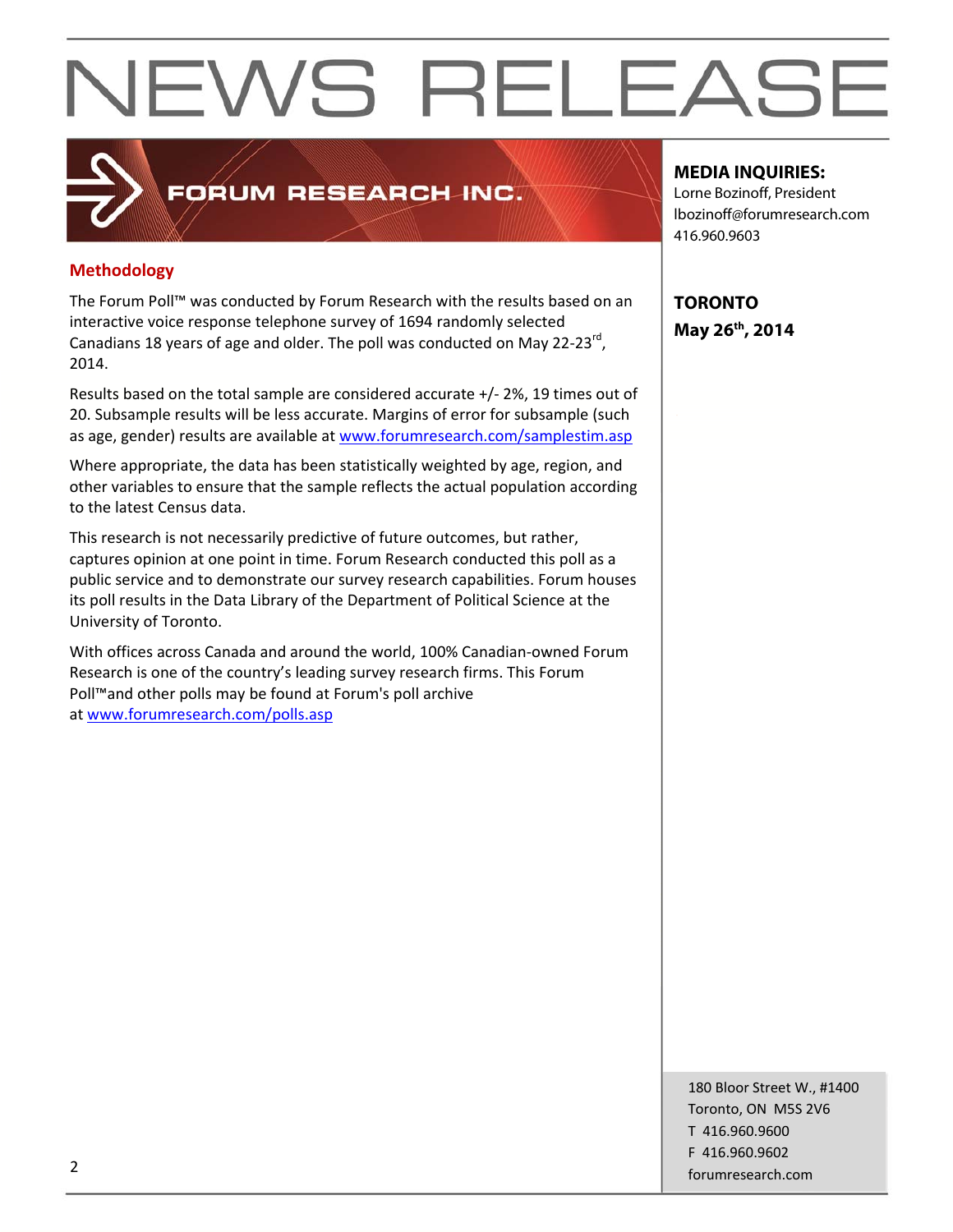## FORUM RESEARCH INC.

#### *Direction of Mid‐East Support: Trending*

|                                 |        |                                    | Lean to the                |                         |            |
|---------------------------------|--------|------------------------------------|----------------------------|-------------------------|------------|
| ℅                               | Sample | Lean to the<br><b>Israeli side</b> | <b>Palestinian</b><br>side | Lean to<br>neither side | Don't know |
| May 22-23 <sup>rd</sup> , 2014  | 1694   | 17                                 | 16                         | 64                      |            |
| Dec. 18 <sup>th</sup> , 2012    | 1355   | 22                                 | 15                         | 60                      |            |
| July 25-26 <sup>th</sup> , 2012 | 1639   | 16                                 | 17                         | 66                      | n/a        |

#### **MEDIA INQUIRIES:**

Lorne Bozinoff, President lbozinoff@forumresearch.com 416.960.9603

### **TORONTO May 26th, 2014**

180 Bloor Street W., #1400 Toronto, ON M5S 2V6 T 416.960.9600 F 416.960.9602 forumresearch.com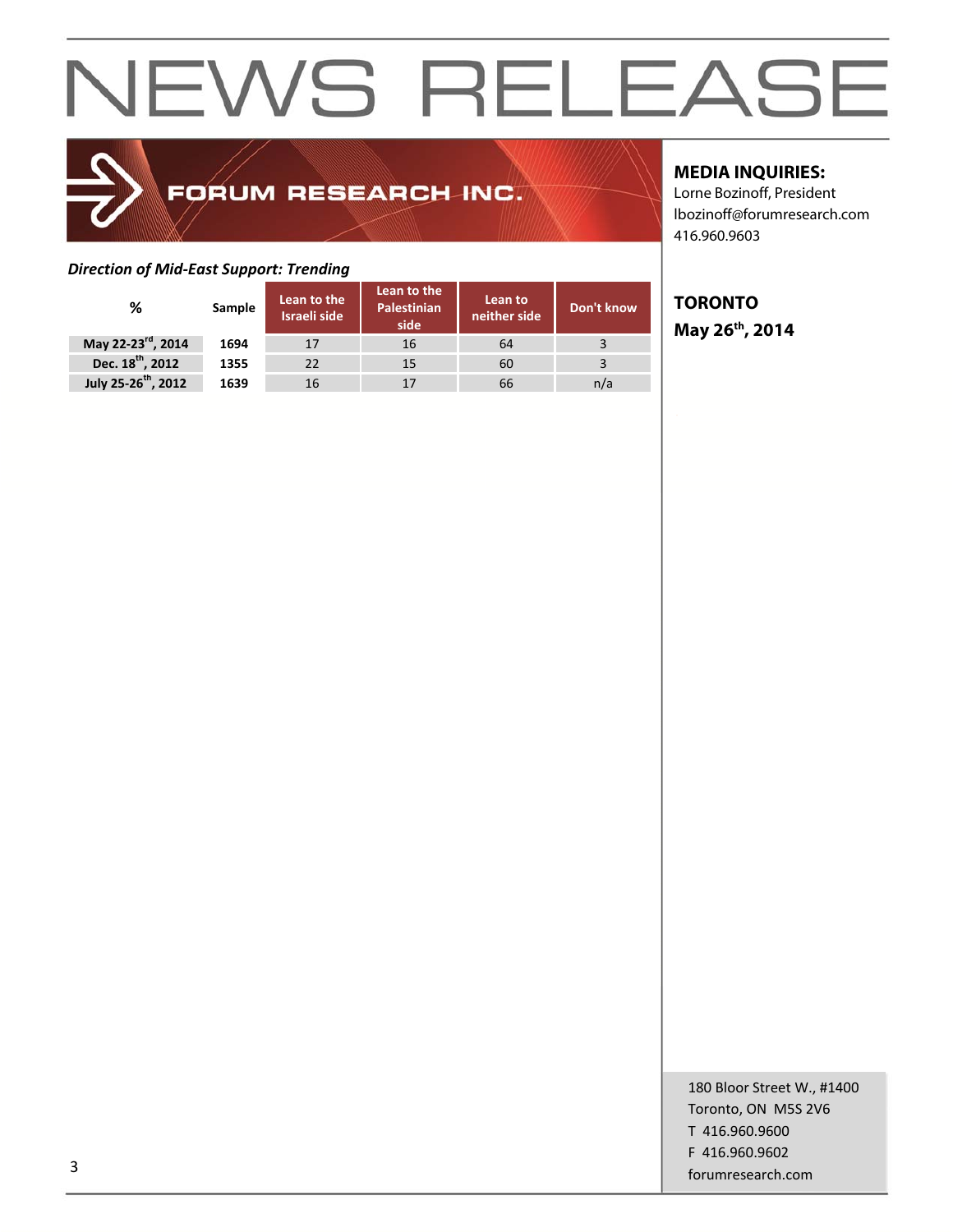

#### *Direction of Mid‐East Support*

*'In the conflict in the mid‐east, would you say you lean to the Israeli side, lean to the Palestinian side or lean to neither side?'*

#### *[All Respondents]*

#### *Age / Gender*

| %                            | <b>Total</b> | 18-34 | $35 - 44$ | 45-54 | $55 - 64$ | $65+$ | <b>Male</b> | <b>Female</b>  |
|------------------------------|--------------|-------|-----------|-------|-----------|-------|-------------|----------------|
| <b>Sample</b>                | 1694         | 120   | 170       | 292   | 481       | 631   | 773         | 921            |
| Lean to the Israeli side     | 17           | 12    | 14        | 16    | 23        | 24    | 21          | 13             |
| Lean to the Palestinian side | 16           | 20    | 18        | 15    | 13        | 13    | 19          | 14             |
| Lean to neither side         | 64           | 66    | 63        | 67    | 59        | 61    | 58          | 69             |
| Don't know                   | 3            | 3     | 5         | 2     | 5         |       |             | $\overline{4}$ |

#### *Region / Language*

| ℅                               | <b>Total</b> | Atl           | Que | <b>ON</b>      | Man/Sask | AB             | <b>BC</b> | <b>English</b> | <b>French</b> |
|---------------------------------|--------------|---------------|-----|----------------|----------|----------------|-----------|----------------|---------------|
| Sample                          | 1694         | 128           | 397 | 643            | 122      | 190            | 214       | 1326           | 368           |
| Lean to the Israeli side        | 17           | 17            | 12  | 18             | 19       | 20             | 20        | 19             | 9             |
| Lean to the Palestinian<br>side | 16           | 11            | 22  | 16             | 8        | 19             | 13        | 14             | 23            |
| Lean to neither side            | 64           | 70            | 63  | 63             | 72       | 58             | 64        | 63             | 66            |
| Don't know                      | 3            | $\mathcal{P}$ | 3   | $\overline{4}$ |          | $\overline{4}$ | 3         | $\overline{4}$ |               |

#### *Household Income*

| %                               | <b>Total</b> | <\$20K | \$20-<br><b>\$40K</b> | $$40-$<br><b>\$60K</b> | \$60-<br><b>\$80K</b> | \$80-<br><b>\$100K</b> | \$100-<br><b>\$250K</b> |
|---------------------------------|--------------|--------|-----------------------|------------------------|-----------------------|------------------------|-------------------------|
| Sample                          | 1694         | 166    | 303                   | 268                    | 194                   | 140                    | 252                     |
| Lean to the Israeli side        | 17           | 11     | 15                    | 16                     | 21                    | 16                     | 18                      |
| Lean to the<br>Palestinian side | 16           | 15     | 14                    | 21                     | 18                    | 24                     | 14                      |
| Lean to neither side            | 64           | 71     | 69                    | 59                     | 58                    | 54                     | 67                      |
| Don't know                      | 3            | 3      | 3                     | 4                      | $\mathcal{P}$         | 6                      | 1                       |

#### *Federal Party Preference*

| %                            | <b>Total</b> | Cons | l Lib | NDP | Green <b>Z</b> |    | <b>Bloc</b>   Other Parties |
|------------------------------|--------------|------|-------|-----|----------------|----|-----------------------------|
| Sample                       | 1694         | 496  | 562   | 342 | 102            | 74 | 61                          |
| Lean to the Israeli side     | 17           | 37   | 9     | 9   | 11             |    | 11                          |
| Lean to the Palestinian side | 16           | 8    | 16    | 27  | 19             | 24 | 20                          |
| Lean to neither side         | 64           | 52   | 71    | 61  | 68             | 73 | 69                          |
| Don't know                   | 3            |      | 4     | 3   |                |    |                             |

#### **MEDIA INQUIRIES:**

Lorne Bozinoff, President lbozinoff@forumresearch.com 416.960.9603

### **TORONTO May 26th, 2014**

180 Bloor Street W., #1400 Toronto, ON M5S 2V6 T 416.960.9600 F 416.960.9602 example to the contract of the contract of the contract of the contract of the contract of the contract of the contract of the contract of the contract of the contract of the contract of the contract of the contract of the